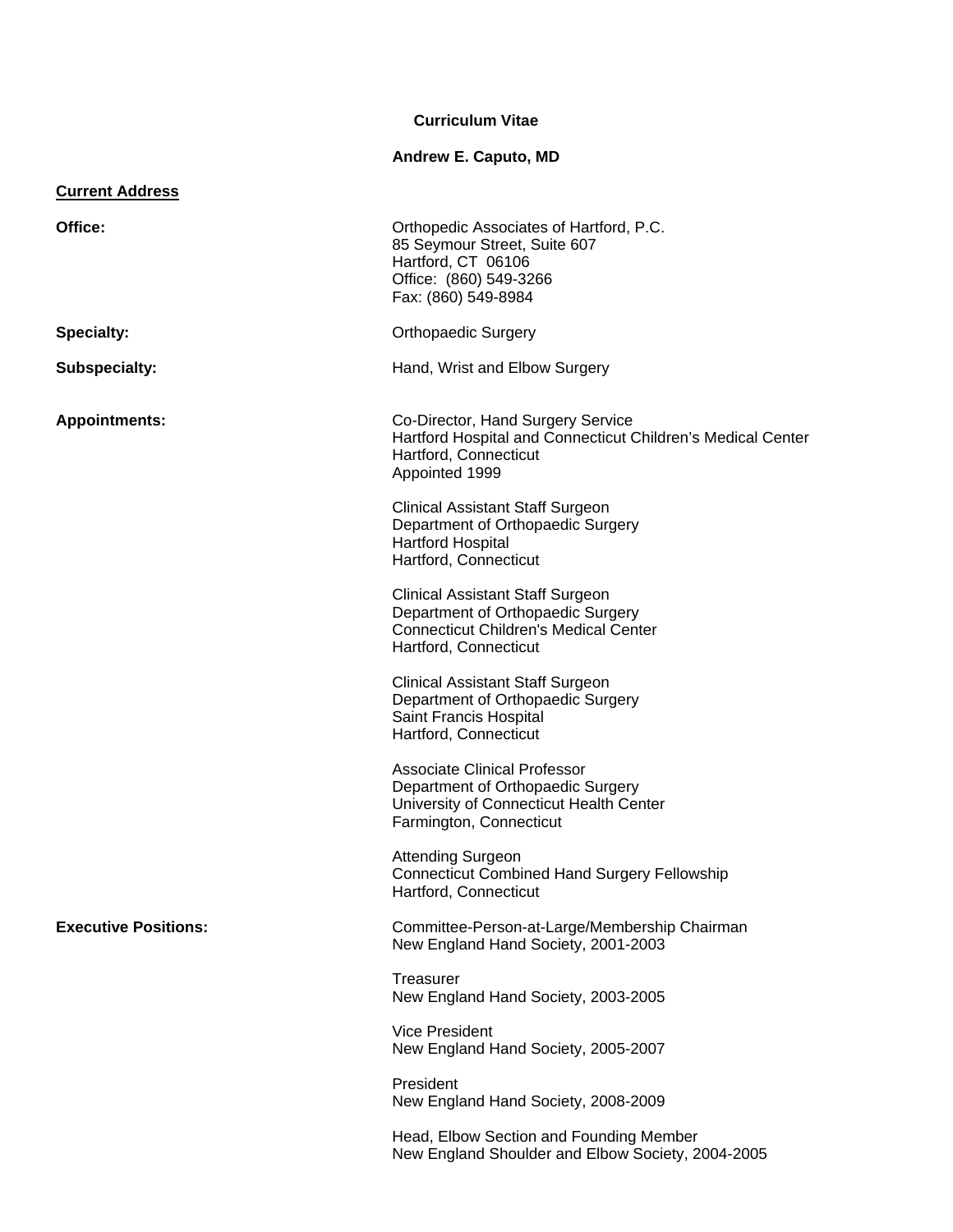Vice President, 2006-2008 New England Shoulder and Elbow Society

 President, 2010-present Greater Hartford Orthopaedic Education and Research Foundation

**Honorary Positions:** Founder and Co-Executive Director ERRACE Charity Organization <u>2010</u>

Executive Director Riding for a Reason, CT (Charity Organization) <u>2009 - 2009 - 2009 - 2009 - 2009 - 2009 - 2009 - 2009 - 2009 - 2009 - 2009 - 2009 - 2009 - 2009 - 2009 - 2009 </u>

> Honorary Reviewer Journal of Orthopaedic Trauma 2005-7

> Honorary Reviewer International SportMed Journal 2004-5

Consultant Reviewer Journal of Bone and Joint Surgery, American 2002 to present

Reviewer Journal of Hand Surgery, American 2001 to present

Piedmont Orthopedic Foundation Grant Review **Committee** Duke University 2000 to present

Reviewer Clinical Orthopaedics and Related Research Hand Biomechanics and Basic Science 1994-1997

 Honorary Reviewer Williams and Wilkins Publishing 1995-2000

 Section Editor, Hand and Upper Extremity Orthopedics & Sports Medicine Online Journal Medscape, Inc. http://www.medscape.com 1997-1998

 Medical Advisor Burton Snowboards Burlington, VT 1999-present

 Medical Consultant Connecticut Medical Insurance Company Glastonbury, CT 2007-present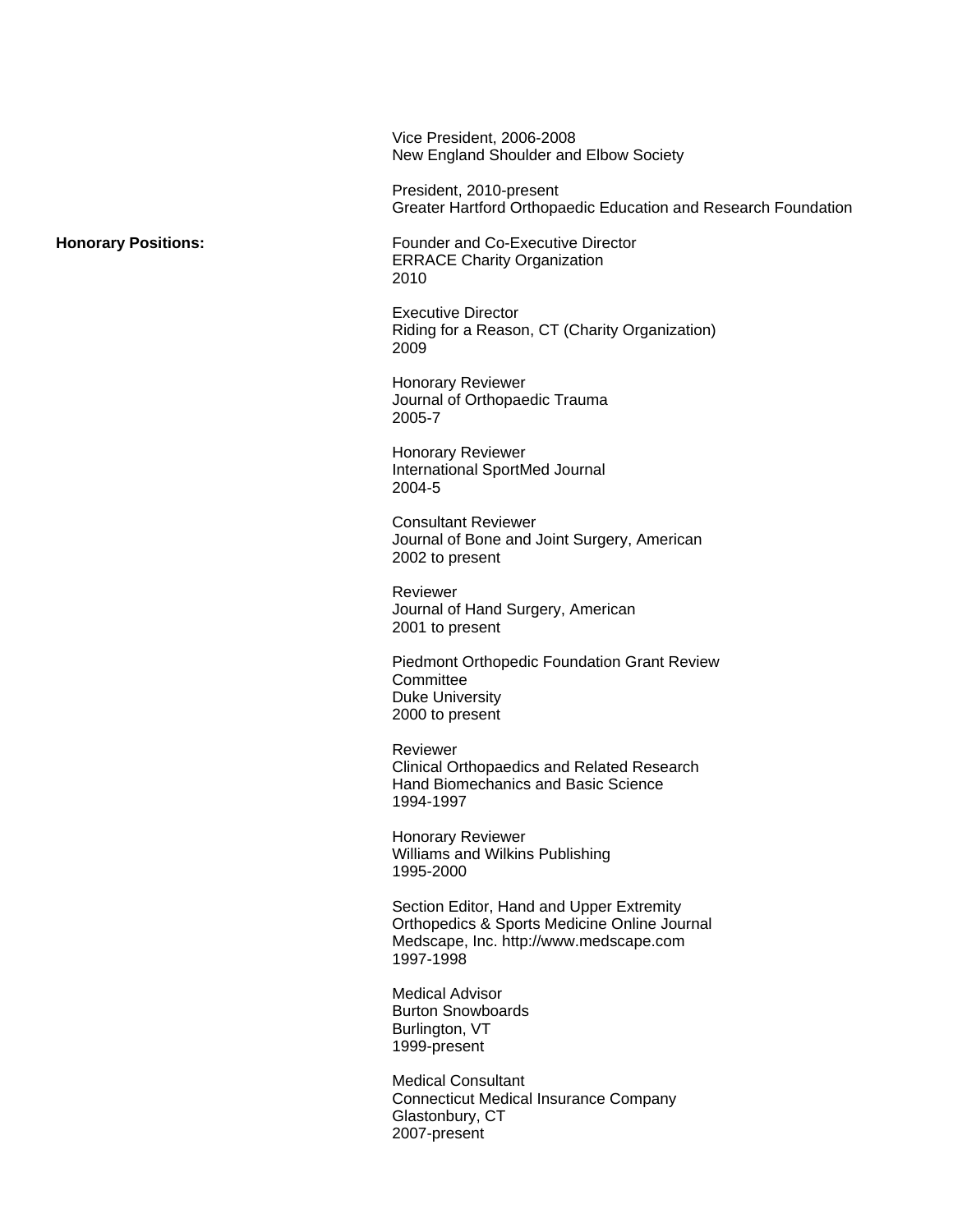|                                  | Science of Variation Group<br>Department of Orthopedic Surgery<br>Massachusetts General Hospital<br>2009-present                              |
|----------------------------------|-----------------------------------------------------------------------------------------------------------------------------------------------|
| <b>Honors/Awards</b>             | Harry R. Gossling MD Orthopaedic Educator of the Year Award<br>UConn Orthopaedic Surgery Residency Program<br>2002                            |
|                                  | Emanuel B. Kaplan Award for Anatomical Excellence in Surgery of the<br>Hand<br>Annual award, American Society for Surgery of the Hand<br>1999 |
|                                  | James M. Cary, M.D. Award for Outstanding Orthopaedic Research<br>Newington Children's Hospital<br>1995                                       |
|                                  | Richard Kilfoyle Resident Research Award<br>New England Orthopaedic Society<br>Boston, Massachusetts<br>1995                                  |
|                                  | National Research Service Award<br>Department of Health and Human Services<br>AR04370-13<br>1992-1993                                         |
| <b>Undergraduate Education:</b>  | Virginia Tech<br>Blacksburg, Virginia<br>B.S., Biochemistry<br>1983-1987                                                                      |
| <b>Undergraduate Scholarship</b> | <b>Norfolk State University</b><br>Norfolk, Virginia<br>State Council for Higher Education of<br>Virginia Undergraduate Fellowship<br>1986    |
| Medical:                         | Medical College of Virginia<br>Richmond, Virginia<br>Doctor of Medicine<br>1987-1991                                                          |
| <b>Graduate Scholarship:</b>     | State Council for Higher Education of<br>Virginia Graduate Fellowship<br>1987-1988                                                            |
| Internship:                      | University of Connecticut Health Center*<br>Department of Surgery<br>Farmington, Connecticut<br>1991-1992                                     |
| <b>Postdoctoral Fellowship:</b>  | Department of BioStructure and Function<br>University of Connecticut Health Center<br>Farmington, Connecticut<br>1992-1993                    |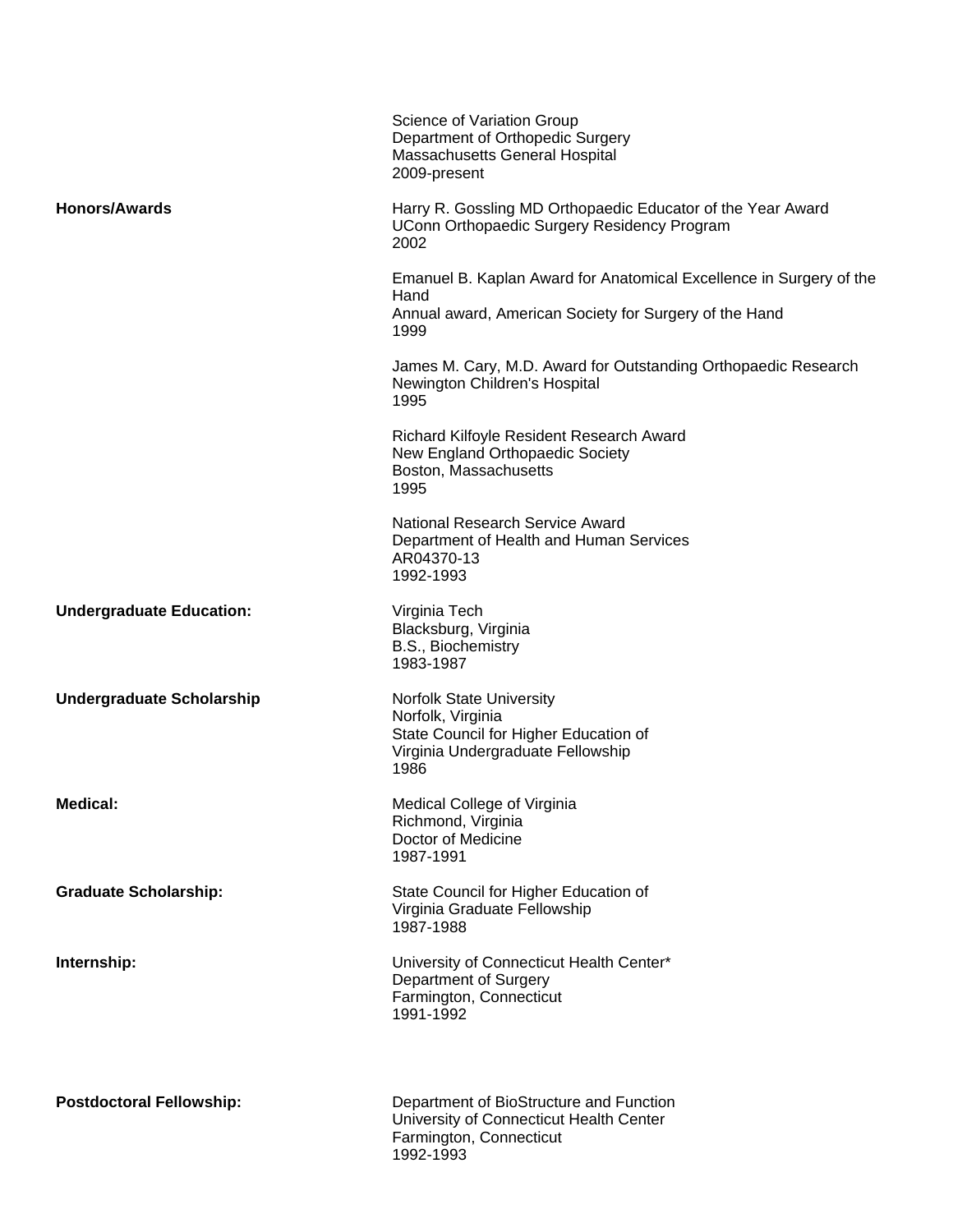| <b>Residency:</b>                           | Department of Orthopaedic Surgery<br>University of Connecticut Health Center*<br>Farmington, Connecticut<br>1993-1997                                                                                                                                                                                                                                                                               |
|---------------------------------------------|-----------------------------------------------------------------------------------------------------------------------------------------------------------------------------------------------------------------------------------------------------------------------------------------------------------------------------------------------------------------------------------------------------|
| *Teaching affiliated hospitals include:     | <b>Hartford Hospital</b><br>Hartford, Connecticut                                                                                                                                                                                                                                                                                                                                                   |
|                                             | <b>Connecticut Children's Medical Center</b><br>Hartford, Connecticut<br>(Former Newington Children's Hospital, Newington, Connecticut)                                                                                                                                                                                                                                                             |
|                                             | <b>Saint Francis Medical Center</b><br>Hartford, Connecticut                                                                                                                                                                                                                                                                                                                                        |
| Fellowship:                                 | Duke Orthopaedic Hand, Upper Extremity and Microsurgery<br>Director, James R. Urbaniak, MD<br>Division of Orthopaedic Surgery<br>Duke University Medical Center<br>Durham, North Carolina 27710<br>1997-1998                                                                                                                                                                                        |
| <b>Certification:</b>                       | <b>National Board of Medical Examiners</b><br>#398175                                                                                                                                                                                                                                                                                                                                               |
|                                             | Diplomat<br>American Board of Orthopaedic Surgery<br>September 2000<br>#1110                                                                                                                                                                                                                                                                                                                        |
|                                             | Certificate of Added Qualification in Hand Surgery<br>American Board of Orthopaedic Surgery<br>2001                                                                                                                                                                                                                                                                                                 |
| Licensure:                                  | State of Connecticut, # 034201, 1994-present                                                                                                                                                                                                                                                                                                                                                        |
|                                             | North Carolina Medical Board, #97-00497<br>Voluntary expiration 2000                                                                                                                                                                                                                                                                                                                                |
|                                             | Massachusetts, #76410<br>Voluntary expiration 1993                                                                                                                                                                                                                                                                                                                                                  |
| <b>Society Memberships:</b>                 | Connecticut State Medical Society, 1998, Active<br><b>American Medical Association</b><br>New England Hand Society, 2000, Active<br>New England Orthopaedic Society, 2002, Active<br>American Society for Surgery of the Hand, Active Member, 2002<br>American Academy of Orthopaedic Surgery, Active Member 2001<br>Piedmont Orthopaedic Society, 1999<br>New England Shoulder Elbow Society, 2004 |
| <b>Invited Lecturer/Course Participant:</b> | <b>Invited Lecturer</b><br>New England Orthopaedic Nursing Annual Meeting<br>Cromwell, CT<br>Upper Extremity Trauma and Replantation, 2000                                                                                                                                                                                                                                                          |
|                                             | Lab Proctor<br>Vail Orthopaedic Symposium<br>Upper Extremity Meeting, Vail, CO, 2001                                                                                                                                                                                                                                                                                                                |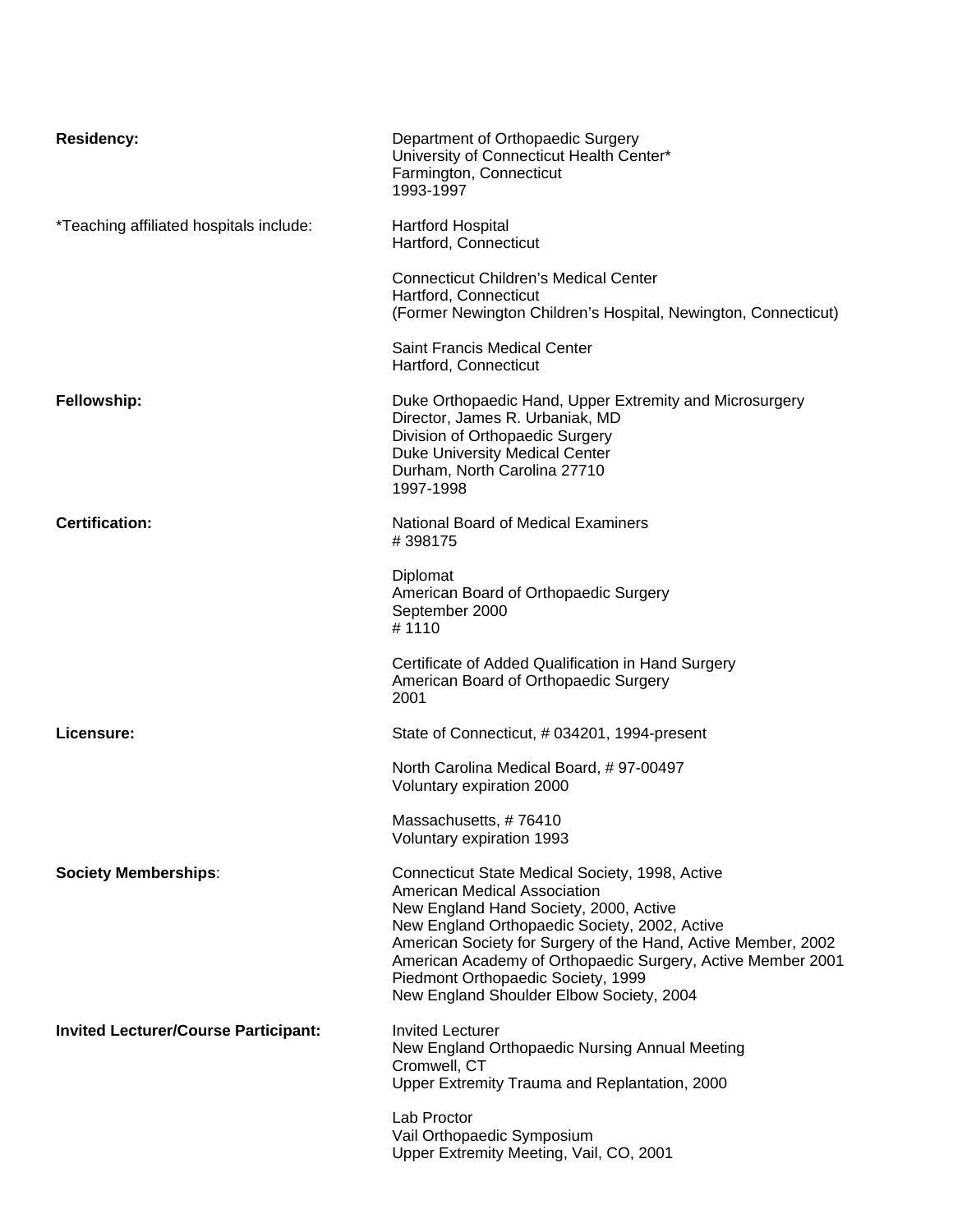**Faculty** Basic AO ASIF Orthopaedic Trauma Course Newport, RI, November 2001

**Faculty** Vail Orthopaedic Symposium Upper Extremity Meeting, Vail, CO, 2002

Faculty Hartford Hospital Bioskills Workshop (A0/ASIF Techniques) Hartford, CT, January 2002

**Faculty** New England Fracture Forum Hartford, CT, April 2002

Invited Lecturer Orthopaedic Injury Seminar, Cumulative Trauma Injuries Peerless Insurance Company Rocky Hill, CT, July 2002

Invited Lecturer New Hampshire Musculoskeletal Institute, 9<sup>th</sup> Annual Symposium Manchester, NH, September 2002

Invited Lecturer Grand Rounds Department of Orthopaedics, Winthrop University Hospital Long Island, NY, October 2002

**Faculty** Newport Trauma Course Newport, RI, November 2002

Session Moderator New England Hand Society Sturbridge, MA, December 2002

Faculty Vail Orthopaedic Symposium Upper Extremity Meeting, Vail, CO, January 2003

 Invited Lecturer Medical Aspects of Snowboarding Burton Snowboard Company Burlington, VT, May 2003

 Annual Mayo Elbow Course "Teach the Teachers" Rochester, Minnesota, 1999, 2001, 2002, 2003

 Visiting Professor/Guest Faculty Ninth Annual Orthopaedic Symposium SUNY School of Medicine, Stony Brook Orthopaedic Residency Graduation Symposium Setauket, New York, June 2003 Visiting Professor Journal Club/Grand Rounds Presentation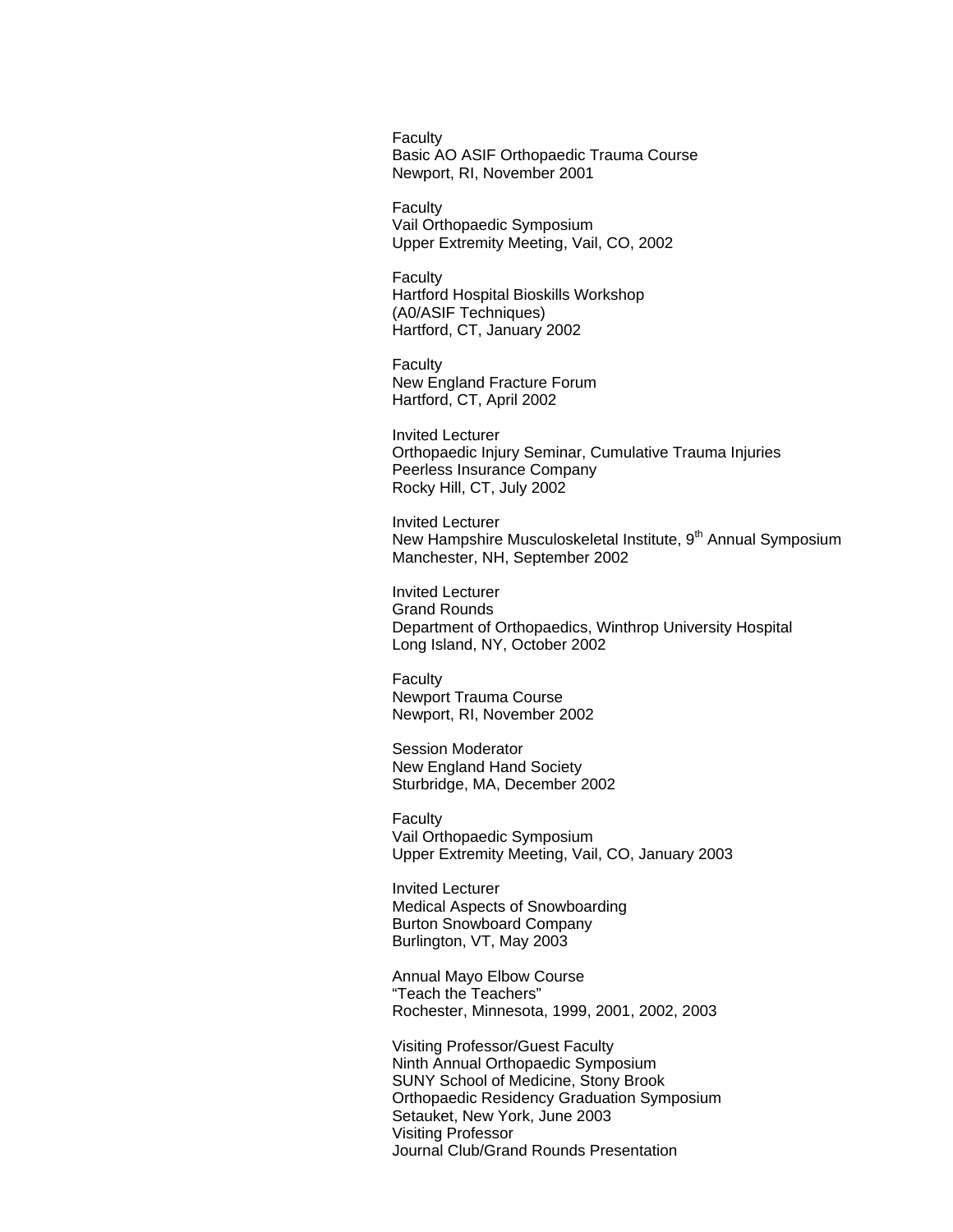Florida Orthopaedic Institute Tampa, FL, October 2003

 Visiting Professor, Grand Rounds Department of Orthopaedic Surgery, Yale University Medical Center New Haven, CT, November 2003

Faculty Vail Orthopaedic Symposium Upper Extremity Meeting, Vail, CO, 2004

 Elbow Session Moderator New England Shoulder Elbow Society Jay Peak, VT, 2004

Visiting Professor, Grand Rounds Orthopaedic Guest Speaker Series, Shriner's Hospital Springfield, MA, 2004

**Faculty** Vail Orthopaedic Symposium Upper Extremity Meeting, Vail, CO, 2005

 Elbow Session Moderator New England Shoulder Elbow Society Jay Peak, VT, February 2005

 Invited Lecturer Trends in Medicine and Surgery Telluride, CO, 2005 "Snowboarding: Evolution and Injury Prevention"

Invited Lecturer New Techniques in Distal Humerus Plating Stony Brook University Hospital Stony Brook, NY, April 2005

Invited Faculty Treatment Options for Difficult Fractures (Synthes) Westport, CT, April 2005

Invited Lecturer/Lab leader Operative Fixation of Distal Humerus Fractures Yale University School of Medicine, Orthopaedic Surgery New Haven, CT, October, 2005

Invited Lecturer/Lab leader Distal Radius Fractures, Hand Innovations UConn Health Center, Orthopaedic Surgery <u>2005 - 2005 - 2006 - 2007 - 2008 - 2009 - 2009 - 2009 - 2009 - 2009 - 2009 - 2009 - 2009 - 2009 - 2009 - 200</u>

> Symposium Moderator CMC Arthritis New England Hand Society Sturbridge, MA, December, 2005

 Invited Lecturer/Faculty Current Concepts Shoulder and Elbow Surgery Tampa, FL, January, 2006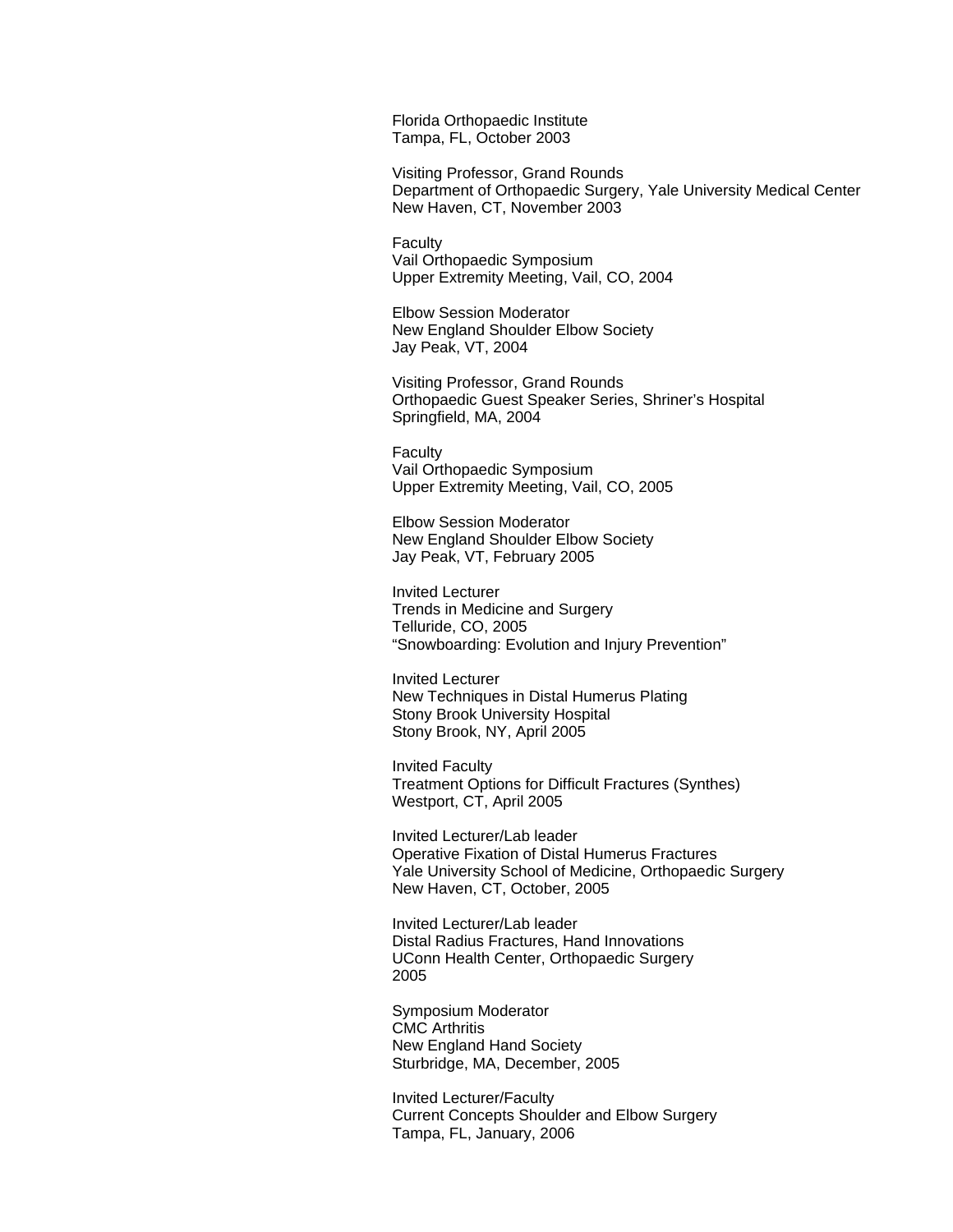Moderator and Panel Member New England Hand Society Sturbridge, MA, December 2006

**Moderator**  New England Shoulder Elbow Society Jay Peak, VT, February 2007

 Invited Faculty UConn/Yale Hand and Wrist Workshop Farmington, CT, August 2007

 Invited Lecturer Grand Rounds, Saint Francis Hospital Hartford, CT, December 2007

 Moderator New England Shoulder Elbow Society Jay Peak, VT, February 2008

 Avon Little League Pitcher's Elbow Injuries Avon, CT, April 2009

 Thompson Brook Intermediate School Empathy and Volunteerism Avon, CT, May 2009

 Thompson Brook Intermediate School Parent Teacher Organization Balance Avon, CT, Sept 2009

 Panel Member New England Shoulder Elbow Society Jay Peak, VT, January 2009

 Panel Member New England Shoulder Elbow Society Jay Peak, VT, January 2010

 Carpal Tunnel Syndrome Hartford Hospital Educational Series Enfield Public Library Enfield, CT, April 2010

 Invited Faculty 2010 Master Skills Series: Trauma of the Elbow, Forearm and Wrist American Society for Surgery of the Hand Orthopedic Learning Center Rosemont, IL, May 2010

 Guest Lecturer Avon Middle School Anatomy and Carpal Tunnel Syndrome Avon, CT, January 2011

 Panel Member New England Shoulder Elbow Society Jay Peak, VT, January 2011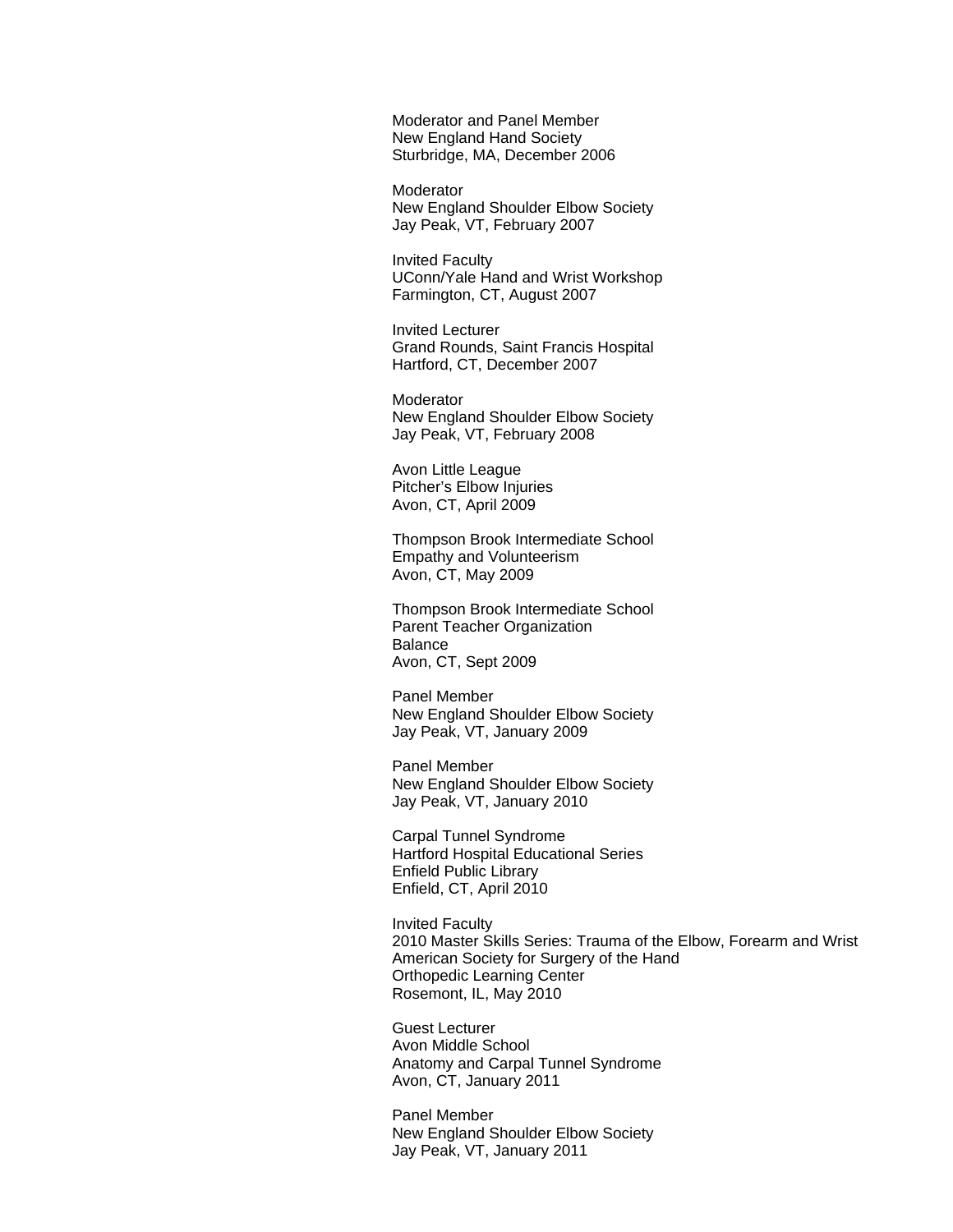Guest Lecturer Traveler's Workers Compensation Unit Elbow and Wrist Injuries Hartford, CT, February 2011

# **Commentaries**

| Snow Blower Injuries           | <b>Local Radio Stations</b>      |
|--------------------------------|----------------------------------|
| Lawnmower Injuries             | <b>Local Television Stations</b> |
| <b>Hand Replantation</b>       | <b>Hartford Courant</b>          |
| Snowboarding Injuries          | New York Times                   |
| Wrist injuries in Snowboarding | Pro Rider Magazine               |
| Live Web Cast Surgery          | <b>Local Television News</b>     |

## **ASSH Annual Meeting Participation**

Moderator, Instructional Course Lecture, The Biceps and Triceps of the Elbow: Current Trends in Diagnosis and Treatment, American Society for Surgery of the Hand, Washington, DC, September, 2006

 Presenter, Intercarpal Arthrodesis with Watson, HK and Weinzweig, J, American Society for Surgery of the Hand, Seattle, WA; October, 2000.

Presentation Discusser, American Society for Surgery of the Hand, Boston, MA, 1999.

### **Other Teaching Responsibilities**

Section Leader, (Hand and Upper Extremity) UConn Orthopaedic Residency Basic Science Program, 1998-2005

Voluntary Staff, Department of Anatomy, UConn Medical School, 1991-1997, 1998-2005

Medical Co-Director, Hand Clinic, Hartford Hospital 1999-present

# **Research Experience**

#### **Grants and Funded Research:**

 Howmedica, Inc., Radial head implants and proximal migration of the radius, Biomechanics Laboratory, Department of Orthopaedic Surgery, University of Connecticut Health Center, 1996-1997

National Research Service Award, Department of Health and Human Services, AR04370-13, 1992-1993

 Piedmont Orthopaedic Foundation Grant, Radiocapitellar meniscal complex, Orthopaedic Research Laboratory, Division of Orthopaedic Surgery, Duke University Medical Center, 1998

 Piedmont Orthopaedic Foundation Grant, Biomechanics of internal fixation of radial neck fractures, Orthopaedic Research Laboratory, Division of Orthopaedic Surgery, Duke University Medical Center, 1998

 Howmedica, Inc. Radial head implants: techniques and instrumentation. Biomechanics Laboratory, Department of Orthopaedic Surgery, University of Connecticut Health Center, 2000

# **Bibliography**

# **A. Publications:**

Caputo AE, Burton KJ, Cohen MS, King GJ. Articular cartilage injuries of the capitellum interposed in radial head fractures: a report of ten cases. J Shoulder Elbow Surg 2006;15(6):716-20

 Caputo AE, Song WJ. Subcutaneous transposition of the ulnar nerve in the athlete elbow. Tech Orthop 2006 21(4) 325-30.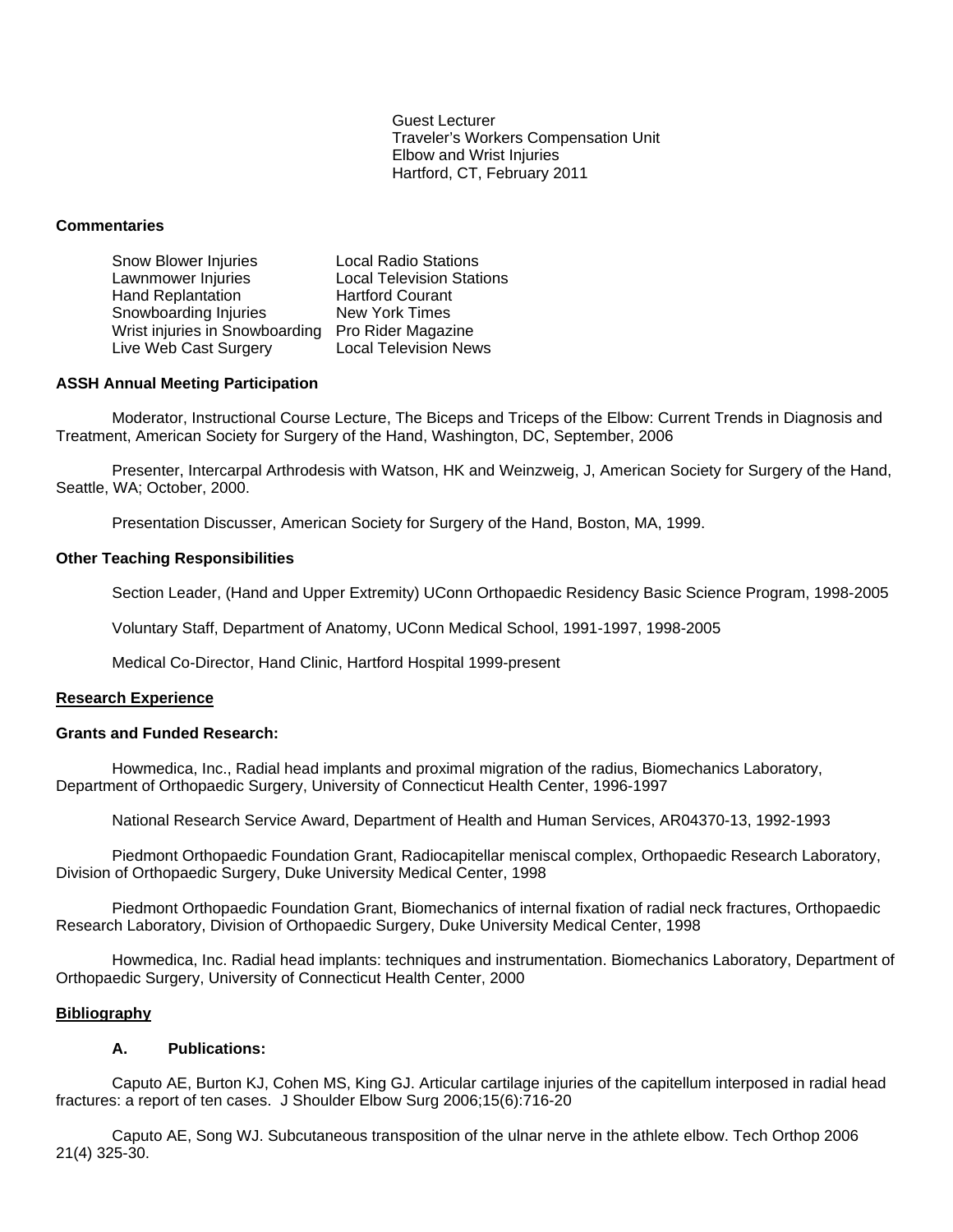Kobayashi K. Burton KJ. Rodner C. Smith B. Caputo AE. Lateral compression injuries in the pediatric elbow: Panner's disease and osteochondritis dissecans of the capitellum. J Amer Academ Ortho Surg 2004 12(4):246-54.

Yu C, Caputo AE, Single incision, transosseous suture repair technique for acute distal biceps rupture. Operative Tech Sports Med 2003;11(1):51-4.

 Patterson JD, Jones CK, Glisson RR, Caputo AE, Goetz TJ, Goldner R. Stiffness of simulated radial neck fractures fixed with 4 different devices. J Shoulder Elbow Surg 2001;10:57-61.

Caputo AE. Issue Editor, Techniques in Orthopaedics, Current Concepts in Surgery of the Elbow 2000;15(2):79-147.

Caputo AE, Mazzocca AD. Radial head fractures. Techniques in Orthopaedics 2000;15(2):128-37.

 Caputo AE, Watson, HK. Subcutaneous anterior transposition of the ulnar nerve for failed decompression of cubital tunnel syndrome. J Hand Surg 2000;25A:544-51.

Caputo AE, Nunley JA. Compressive neuropathies of the wrist and hand. Sports Med Arthr Rev 1998;6:223-30.

Caputo AE, Mazzocca AD, Santoro VM. The nonarticulating portion of the radial head: anatomical and clinical correlations for internal fixation. J Hand Surg 1998;23A:1082-90.

 Forman DL, Watson HK, Caulfield KA, Shenko J, Caputo AE, Ashmead D. Persistent or recurrent carpal tunnel syndrome following prior endoscopic carpal tunnel release. J Hand Surg 1998;23A:1010-4.

Caputo AE, Watson HK, Nissen C. Scaphoid nonunion in a child--a case report. J Hand Surg 1995;20A:243-5.

 Caputo AE, Roberts WN, Yee YS, Posner MP. Hepatic artery aneurysm in corticosteroid treated, adult Kawasaki's disease. Ann Vasc Surg 1991;5:533-7.

## **A.1. Publications in preparation**

Caputo AE, Proia AD, Urbaniak JR. The radiocapitellar meniscal complex: anatomical and histological analysis. J Bone Joint Surg

Caputo AE, Watson HK. Midcarpal instability. J Hand Surg

 Caputo AE, Levin LS. The role of vascularized osteocutaneous fibula transplantation in reconstruction of the humerus. J Bone Joint Surg.

 Caputo AE, Romness MJ, Thomson JD, DeLuca PA. Femora vara: a significant component of severe infantile genu vara. J Ped Orthop (submitted)

 Caputo AE, Mara J. Palmar fasciitis and digital contractures associated with metastatic breast cancer--a paraneoplasitc syndrome?. J Hand Surg

 Carangelo R, Caputo AE, Langeland R, Zimmerman G, Barnett P. Postoperative patellar fractures after autogenous patellar tendon harvesting for anterior cruciate ligament reconstruction. J Arthroscopy

### **B. Books and/or chapters**

Caputo AE, Watson HK. Triscaphe Degenerative Arthritis. In: Plancher KD. Master Cases in Hand & Wrist Surgery. Thieme Medical Publishing, 2004, pp 445-450.

Contributor, Lewis, CG, Orthopaedic Pocket Procedures, General Orthopaedics, New York, McGraw-Hill, 2003.

Mazzocca AD, Caputo AE, Browner BD, Mast J, Mendes M. Principles of Internal Fixation. In: Browner BD, Jupiter J, Levine AM, Trafton PG, eds. Skeletal Trauma, 3nd Ed. Philadelphia, W.B. Saunders Company, 2002.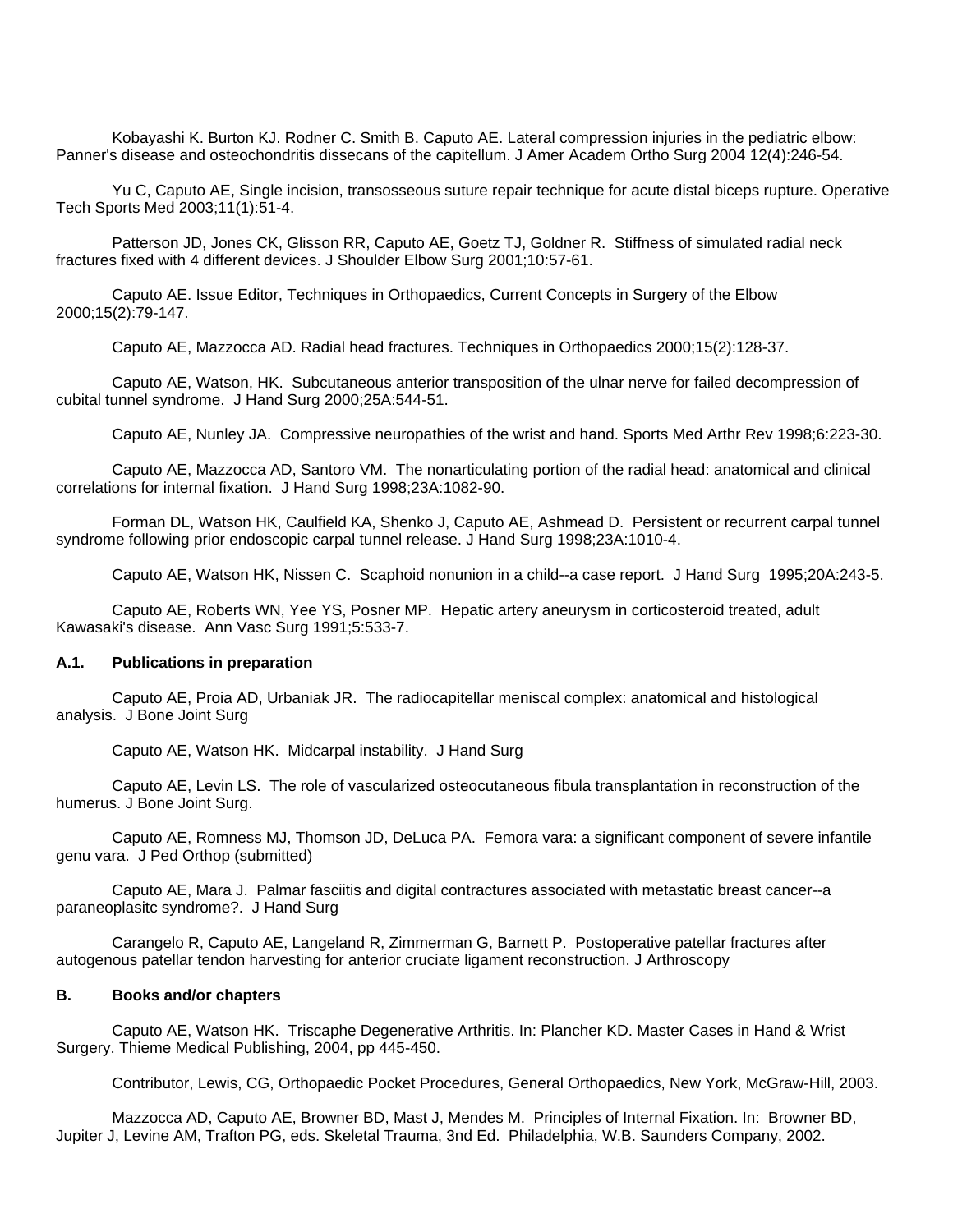Caputo AE, Watson HK. Midcarpal Instability. In: Watson HK, Weinzweig J, eds. The Wrist. Baltimore, Lippincott, Williams & Wilkins, 2000

 Caputo AE, Goldner RD. Fractures of the Carpal Bones. In: Garrett WE, Speer DP, Kirkendall DT, eds. Principles and Practice of Orthopaedic Sports Medicine, Baltimore, Lippincott, Williams & Wilkins, 2000

 Caputo AE. Healing of Bone and Connective Tissues. In: Bronner F, Worrell RV, eds. Orthopaedics: Principles of Basic and Clinical Science. Boca Raton, FL, CRC Press, LLC, 1999, pp. 201-16.

 Browner BD, Caputo AE, Mazzocca A. Locked Intramedullary Nailing of Femoral Diaphyseal Fractures. In: Wiss DA, ed. Master Techniques in Orthopaedic Surgery: Fractures, New York, Raven Press, 1998 .

Mazzocca AD, Caputo AE, Browner BD, Mast J, Mendes M. Principles of Internal Fixation. In: Browner BD, Jupiter J, Levine AM, Trafton PG, eds. Skeletal Trauma, 2nd Ed. Philadelphia, W.B. Saunders Company, 1997.

## **B.1. Books and/or chapters in preparation**

### **C. Electronic Media**

Lead Surgeon, Live Web Cast Surgery: Carpal Tunnel Release, Hartford Hospital, CT, December 11, 2006.

Lead Educator and Case Developer, AAOS Orthopaedic Grand Rounds on CD-ROM, Series II, Arthroscopy. AAOS Committee on Electronic Media Education, 1997.

 Caputo AE, Watson HK. Limited wrist arthrodesis. Medscape Orthopedics & Sports Medicine Online Journal, Medscape, Inc. http://www.medscape.com, 1999.

## **D. Abstracts**

Mazzocca AD, Caputo AE, Ryan NE, Grasso JA. The subchondral and cartilagenous architecture of the radial head: a histomorphometric analysis. Orthop Trans

 Caputo AE, Mazzocca AD, Nowak MD. Joint contact patterns of the radiocapitellar joint with forearm rotation in a cadaveric model. Orthop Trans

 Caputo AE, Mazzocca AD, Santoro VM. An anatomical reference for placement of internal fixation for fractures of the radial head and neck. Orthop Trans 1997;21.

 Caputo AE, Romness MJ, Thomson JD, DeLuca PA. Femora vara: a significant component of severe infantile genu vara. Orthop Trans 1996

 Caputo AE, Watson, HK. Subcutaneous anterior transposition of the ulnar nerve for recurrent cubital tunnel syndrome. Orthop Trans 1996

 Carangelo R, Caputo AE, Langeland R, Zimmerman G, Barnett P. Postoperative patellar fractures after autogenous patellar tendon harvesting for anterior cruciate ligament reconstruction. Orthop Trans 1995

 Caputo AE, Romness MJ, Thomson JD, DeLuca PA. Femora vara: a significant component of severe infantile genu vara. Conn Med 1996;60:277-8.

 Caputo AE, Brooks JD, Tanzer ML. A modulatory role for tenascin in chondrogenesis. Orthop Trans 1994:18:471-2.

 Brooks JD, Caputo AE, Tanzer ML. Immunolocalization of extracellular matrix molecules during chondrogenesis in micromass culture. J Dental Research (Special Issue) 1994;73:265.

#### **E. Presentations – International**

 Caputo AE, Watson HK. Midcarpal instability. Combined Meeting of the Japanese and American Societies for Surgery of the Hand, Maui, HA, March 2000.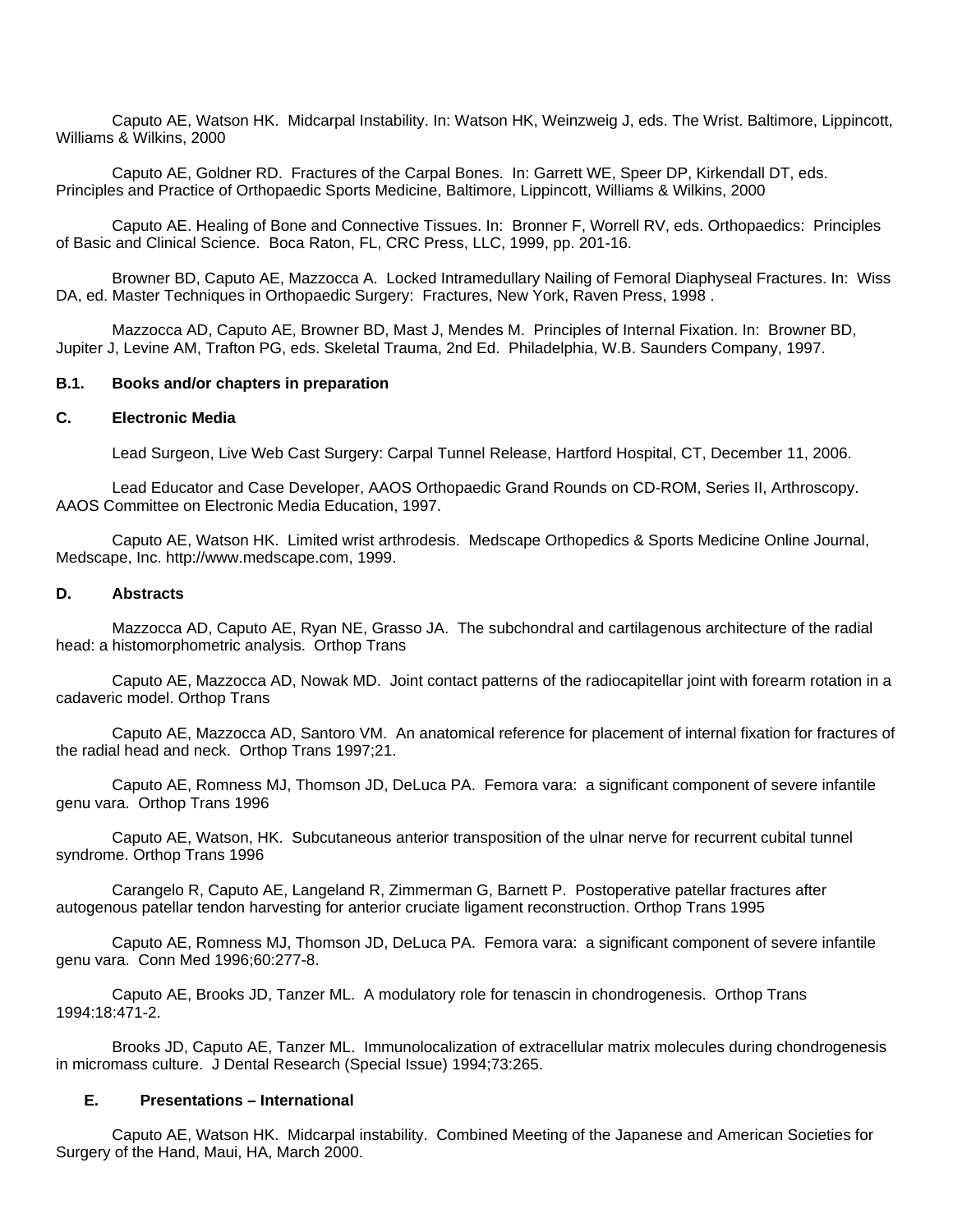Caputo AE, Mastella D. Percutaneous screw fixation of acute scaphoid fractures. Combined Meeting of the Japanese and American Societies for Surgery of the Hand, Maui, HA, March 2000.

 Caputo AE, Levin LS. The role of vascularized osteocutaneous fibula transplantation in reconstruction of the humerus.  $7<sup>th</sup>$  Congress of the International Federation of Societies for Surgery of the Hand, Vancouver, Canada; May 1998.

 Caputo AE, Mazzocca AD, Nowak MD. Joint contact patterns of the radiocapitellar joint with forearm rotation in a cadaveric model. 7<sup>th</sup> Congress of the International Federation of Societies for Surgery of the Hand, Vancouver, Canada; May 1998.

 Urbaniak JR, Caputo AE. Replantation of a completely amputated hand at the wrist level--a 15 year follow-up.  $7<sup>th</sup>$  Congress of the International Federation of Societies for Surgery of the Hand, Vancouver, Canada; May 1998.

Caputo AE, Watson HK. Subcutaneous anterior transposition of the ulnar nerve for recurrent cubital tunnel syndrome. Eastern Orthopaedic Association, Rome, Italy; October, 1995.

# **F. Presentations - National**

Caputo AE. Partial biceps tendon injuries. Instructional Course Lectures, American Society for Surgery of the Hand, ASSH Annual Meeting, Washington, DC, September 2006.

Alberta FG, Caputo AE. Resection of the radiocapitellar meniscal complex for lateral elbow pain and mechanical symptoms. Arthroscopy Association of North America, Phoenix, AZ, April 2003

Caputo AE, Benthien R. Forearm pump—an exertional compartment syndrome of the forearm. American Society for Surgery of the Hand, Baltimore, MD, October 2001.

Caputo AE, Watson HK. Midcarpal instability. International Wrist Investigators Workshop, Boston, MA, September, 1999.

Caputo AE, Proia AD, Urbaniak JR. The radiocapitellar meniscal complex: anatomical and histological analysis. American Society for Surgery of the Hand, Boston, MA; September, 1999.

Caputo AE, Levin LS. The role of vascularized osteocutaneous fibula transplantation in reconstruction of the humerus. American Society for Reconstructive Microsurgery, Kamuela, Hawaii; January 1999.

Caputo AE, Mazzocca AD, Nowak MD. The effectiveness of metallic radial head implants to resist proximal migration of the radius in a cadaveric model of forearm axial instability. Residents and Fellows Meeting, American Society for Surgery of the Hand, Minneapolis, MN; September 1998.

Caputo AE, Mazzocca AD, Santoro VM. The nonarticulating portion of the radial head: anatomical and clinical correlations for internal fixation. Residents and Fellows Meeting, American Society for Surgery of the Hand, Denver, CO, September, 1997.

 Caputo AE, Watson HK, McEleney ET, Caulfield KA. Toe phalanx transfers. American Society for Surgery of the Hand, Denver, CO; September, 1997

 Caputo AE, Mazzocca AD, Santoro VM. An anatomical reference for placement of internal fixation for fractures of the radial head and neck. American Academy of Orthopaedic Surgeons, San Francisco, CA; February, 1997.

 Caputo AE, Watson HK. Subcutaneous anterior transposition of the ulnar nerve for recurrent cubital tunnel syndrome. American Society for Surgery of the Hand, Nashville, TN, October, 1996.

 Caputo AE, Romness MJ, Thomson JD, DeLuca PA. Femora vara: a significant component of severe infantile genu vara. American Academy of Orthopaedic Surgeons, Atlanta, GA; February, 1996.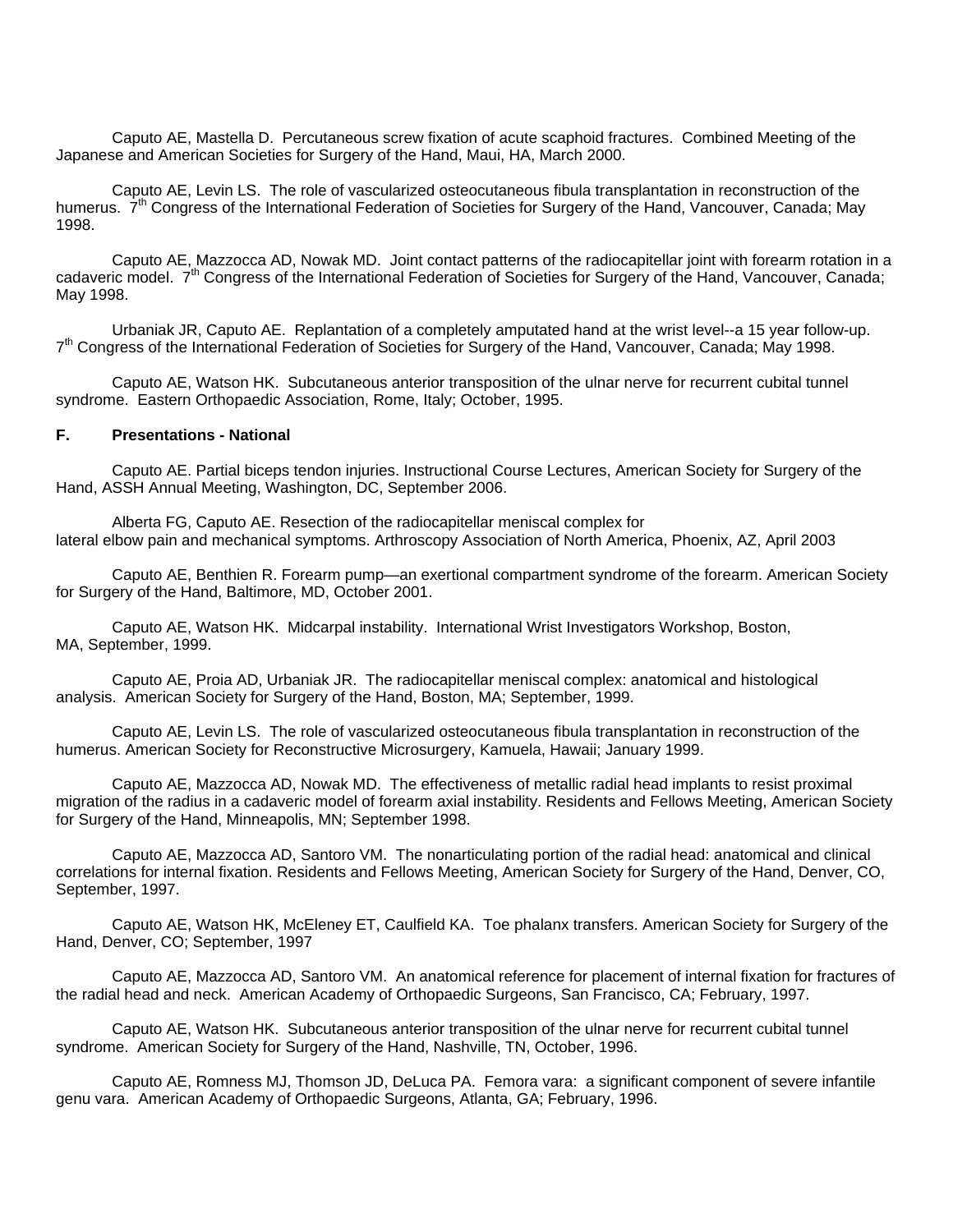Carangelo R, Caputo AE, Langeland R, Zimmerman G, Barnett P. Postoperative patellar fractures after autogenous patellar tendon harvesting for anterior cruciate ligament reconstruction. American Academy of Orthopaedic Surgeons; Orlando, FL; February, 1995

 Brooks JD, Caputo AE, Tanzer ML. Immunolocalization of extracellular matrix molecules during chondrogenesis in micromass culture. International Association for Dental Research Meeting, Seattle, WA; March 1994.

 Brooks JD, Caputo AE, Tanzer ML. Effect of anti-tenascin antibody on cartilage matrix production in micromass cultures of chick limb bud mesenchyme. American Society for Cell Biology, New Orleans, LA; December, 1993.

#### **G. Presentations - Regional and Local**

Caputo AE. Arthroscopic contracture release of the elbow. New England Shoulder Elbow Society, Jay Peak, VT, February 2007

Caputo AE. Partial bicep tendon injuries. New England Shoulder Elbow Society, Jay Peak, VT, February 2007

Stannard JM, Caputo AE. Posterolateral rotatory instability of the elbow. New England Hand Society, Sturbridge, MA, December, 2006.

Caputo AE. Operative treatment of type III radial head fractures. New England Shoulder Elbow Society, Jay Peak, VT, February 2004.

Caputo AE. Posterolateral rotatory instability of the elbow. New England Shoulder Elbow Society, Jay Peak, VT, February 2004

Caputo AE, Benthien R. Forearm pump—an exertional compartment syndrome of the forearm. New England Hand Society, Sturbridge, MA, December 2002.

Rodner C, Caputo AE. Severe flexor tenosynovial infections in renal transplant diabetic patients. New England Hand Society, Sturbridge, MA, December 2001.

Yu C, Caputo AE. Anterior approach for direct repair of biceps tendon at the elbow. New England Hand Society, Sturbridge, MA, December 2001.

Alberta F, Caputo AE. Resection of the radiocapitellar meniscal complex for lateral elbow pain. New England Hand Society, Sturbridge, MA, December 2001.

Caputo AE, Mastella D. Scaphoid fractures: techniques of percutaneous screw fixation. New England Orthopedic Society, Mohonk, NY, June 2000.

Caputo AE, Proia AD, Urbaniak JR. The radiocapitellar meniscal complex: clinical correlations to lateral epicondylitis. Piedmont Orthopaedic Society, Amelia Island, FL, May 2000.

CaputoAE, Watson HK. Midcarpal instability, pathology and classification. New England Hand Society, Sturbridge, MA, 1999.

 Caputo AE, Mastella D. Percutaneous screw fixation of acute scaphoid waist fractures. New England Hand Society, Sturbridge, MA, 1999.

Caputo AE, Proia AD, Urbaniak JR. The radiocapitellar meniscal complex: clinical correlations to lateral epicondylitis. New England Orthopaedic Society, Rockport, ME, 1999.

Caputo AE, Proia AD, Urbaniak JR. The radiocapitellar meniscal complex: anatomical and histological analysis. New England Hand Society, Sturbridge, MA, December, 1998.

Kimball H, Caputo AE. Volar plating of dorsally displaced distal radius fractures, our early results. New England Hand Society, Sturbridge, MA; December, 1998.

Caputo AE, Watson HK. The catch-up clunk revisited. New England Hand Society, Sturbridge, MA;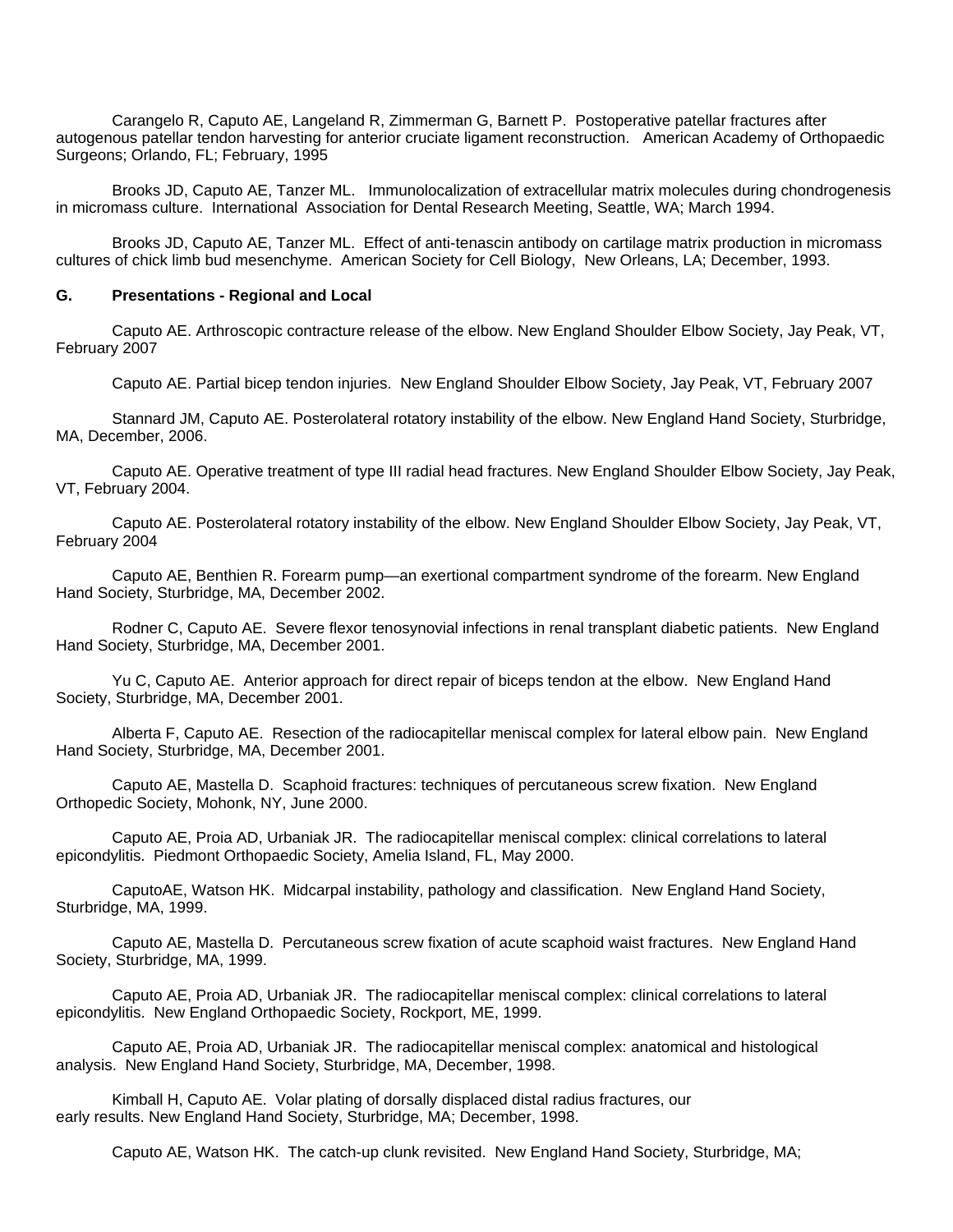December, 1998.

Caputo AE. Radial head and neck fractures, new perspectives on treatment. New England Orthopaedic Society, Boston, MA, November, 1998.

Caputo AE, Mazzocca AD, Santoro VM. An anatomical reference for placement of internal fixation for fractures of the radial head and neck. New England Hand Society, Sturbridge, MA; December, 1996.

 Forman D, Caulfield K, Caputo AE, Ashmead D, Watson HK. Recurrent carpal tunnel syndrome following prior endoscopic carpal tunnel release. New England Hand Society, Sturbridge, MA; December, 1996.

 Caputo AE, Romness MJ, Thomson JD, DeLuca PA. Femora vara: a significant component of severe infantile genu vara. New England Orthopaedic Society, Boston, MA; November, 1995.

 Caputo AE, Romness MJ, Thomson JD, DeLuca PA. Femora vara: a significant component of severe infantile genu vara. Newington Children's Hospital, Alumni Presentation Day, Newington, CT; October, 1995.

 Caputo AE, Watson HK. Subcutaneous anterior transposition of the ulnar nerve for recurrent cubital tunnel syndrome. New England Orthopaedic Society, New Paltz, NY; June, 1995.

 Caputo AE, Watson HK. Subcutaneous anterior transposition of the ulnar nerve for cubital tunnel syndrome. New England Hand Society, Sturbridge, MA; December, 1994.

## **H. Scientific Posters**

Kardestuncer T, Caputo AE. Modified Volar Capsulodesis for Hyperextension Deformities of the Thumb Metacarpophalangeal Joint.. American Society for Surgery of the Hand, San Antonio, TX, 2005.

Yu CO, Diaz-Doran V, Adams DJ, Caputo, AE. Kinematic Evaluation of the Gravity Varus Test for Posterolateral Rotatory Instability of the Elbow. American Society for Surgery of the Hand, New York, NY, 2004

Caputo AE, Mastella D. Percutaneous Screw Fixation for acute scaphoid waist fractures. American Society for Surgery of the Hand, Seattle, WA; October 2000.

Caputo AE, Mazzocca AD, Nowak MD. The Effectiveness of Metallic Radial Head Implants to Resist Proximal Migration of the Radius in a Cadaveric Model of Forearm Axial Instability. American Society for Surgery of the Hand, Minneapolis, MN; September 1998.

Caputo AE, Levin LS. The Role of Vascularized Osteocutaneous Fibula Transplantation in Reconstruction of the Humerus. American Society for Surgery of the Hand, Minneapolis, MN; September 1998.

Mazzocca AD, Caputo AE, Ryan NE, Grasso JA. The subchondral and cartilagenous architecture of the radial head: A Histomoprphometric Analysis. Orthopaedic Research Society, New Orleans, LA; March 1998.

 Caputo AE, Mazzocca AD, Nowak MD. Joint contact patterns of the radiocapitellar joint with forearm rotation in a cadaveric model. Orthopaedic Research Society, New Orleans, LA; March 1998.

 Forman D, Caulfield K, Caputo AE, Ashmead D, Watson HK. Recurrent carpal tunnel syndrome following prior endoscopic carpal tunnel release. American Society for Surgery of the Hand, Denver, CO, September, 1997.

 Carangelo R, Caputo AE, Langeland R, Zimmerman G, Barnett P. Postoperative patellar fractures after autogenous patellar tendon harvesting for anterior cruciate ligament reconstruction. Eastern Orthopaedic Association, Bermuda; October, 1994.

 Caputo AE, Brooks JD, Tanzer ML. A modulatory role for tenascin in chondrogenesis. Orthopaedic Research Society, New Orleans, LA; February 1994.

 Caputo AE, Brooks JD, Tanzer ML. The role of tenascin and cartilage matrix protein in cartilage formation. East Coast Connective Tissue Society, Philadelphia, PA; March 1993.